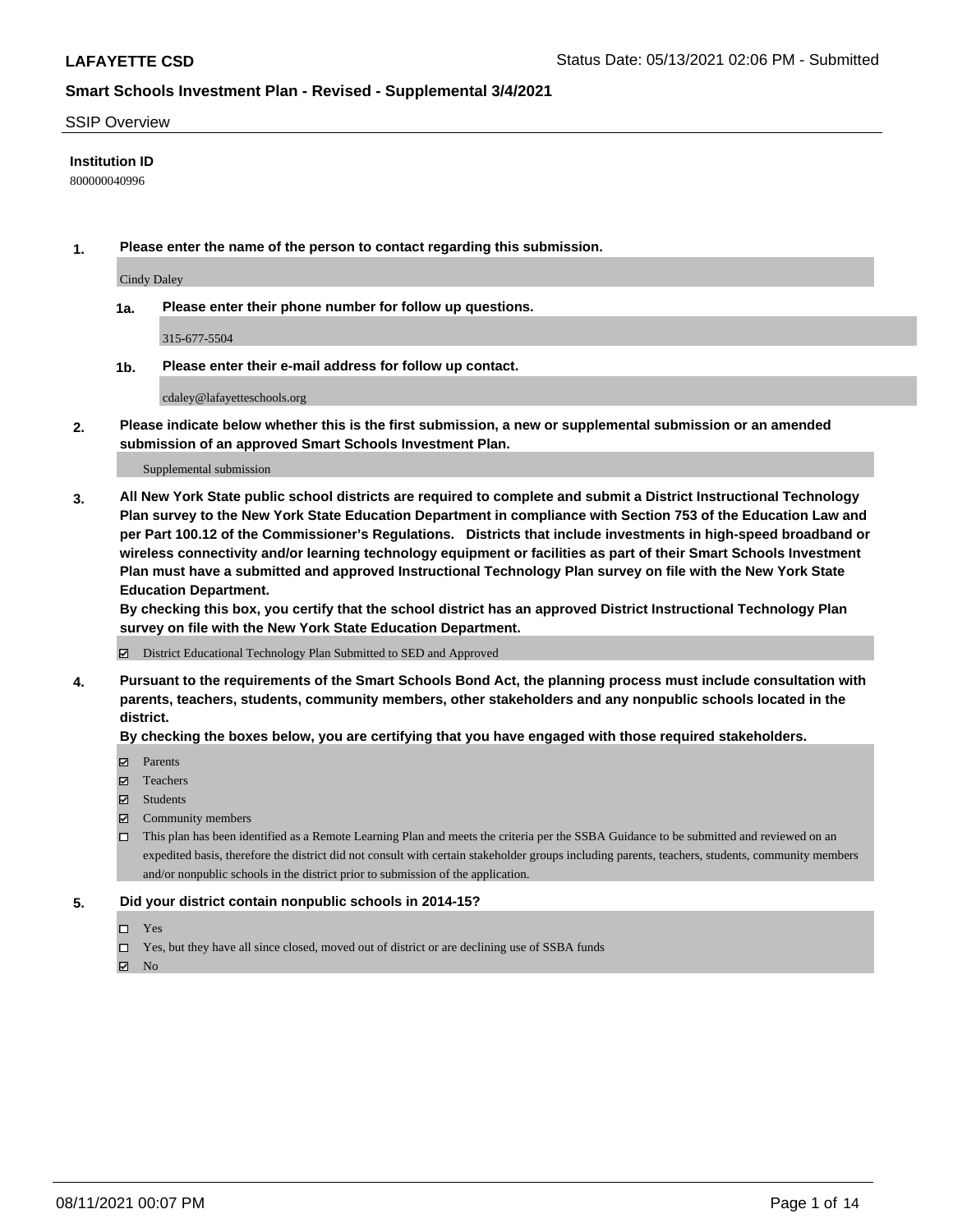### SSIP Overview

**6. Certify that the following required steps have taken place by checking the boxes below:**

- The district developed and the school board approved a preliminary Smart Schools Investment Plan.
- The preliminary plan was posted on the district website for at least 30 days. The district included an address to which any written comments on the plan should be sent.
- $\boxtimes$  The school board conducted a hearing that enabled stakeholders to respond to the preliminary plan. This hearing may have occured as part of a normal Board meeting, but adequate notice of the event must have been provided through local media and the district website for at least two weeks prior to the meeting.
- The district prepared a final plan for school board approval and such plan has been approved by the school board.
- $\boxtimes$  The final proposed plan that has been submitted has been posted on the district's website.
- This Plan has been identified as a Remote Learning Plan and meets the criteria per the SSBA Guidance to be submitted and reviewed on an expedited basis, therefore this plan has not met certain stakeholder engagement requirements including, consulting with nonpublic schools in advance of plan submission, having the school board conduct a hearing on the plan and/or posting the plan to the district website for a minimum of 30 days. This district will post the Remote Learning Plan to the district's website upon submission of the application.
- **6a. Please upload the proposed Smart Schools Investment Plan (SSIP) that was posted on the district's website, along with any supporting materials. Note that this should be different than your recently submitted Educational Technology Survey. The Final SSIP, as approved by the School Board, should also be posted on the website and remain there during the course of the projects contained therein.**

SmartSchools Bond Act Investment Plan 2015.pdf

**6b. Enter the webpage address where the final Smart Schools Investment Plan is posted. The Plan should remain posted for the life of the included projects.**

https://www.lafayetteschools.org/teacherpage.cfm?teacher=246

**7. Please enter an estimate of the total number of students and staff that will benefit from this Smart Schools Investment Plan based on the cumulative projects submitted to date.**

1,046

**8. An LEA/School District may partner with one or more other LEA/School Districts to form a consortium to pool Smart Schools Bond Act funds for a project that meets all other Smart School Bond Act requirements. Each school district participating in the consortium will need to file an approved Smart Schools Investment Plan for the project and submit a signed Memorandum of Understanding that sets forth the details of the consortium including the roles of each respective district.**

 $\Box$  The district plans to participate in a consortium to partner with other school district(s) to implement a Smart Schools project.

**9. Please enter the name and 6-digit SED Code for each LEA/School District participating in the Consortium.**

| <b>Partner LEA/District</b> | <b>ISED BEDS Code</b> |
|-----------------------------|-----------------------|
| (No Response)               | (No Response)         |

**10. Please upload a signed Memorandum of Understanding with all of the participating Consortium partners.**

(No Response)

**11. Your district's Smart Schools Bond Act Allocation is:**

\$857,397

**12. Final 2014-15 BEDS Enrollment to calculate Nonpublic Sharing Requirement**

|            | <b>Public Enrollment</b> | l Nonpublic Enrollment | <b>Total Enrollment</b> | l Nonpublic Percentage |
|------------|--------------------------|------------------------|-------------------------|------------------------|
| Enrollment | 829                      |                        | 829.00                  | 0.00                   |

**13. This table compares each category budget total, as entered in that category's page, to the total expenditures listed in the category's expenditure table. Any discrepancies between the two must be resolved before submission.**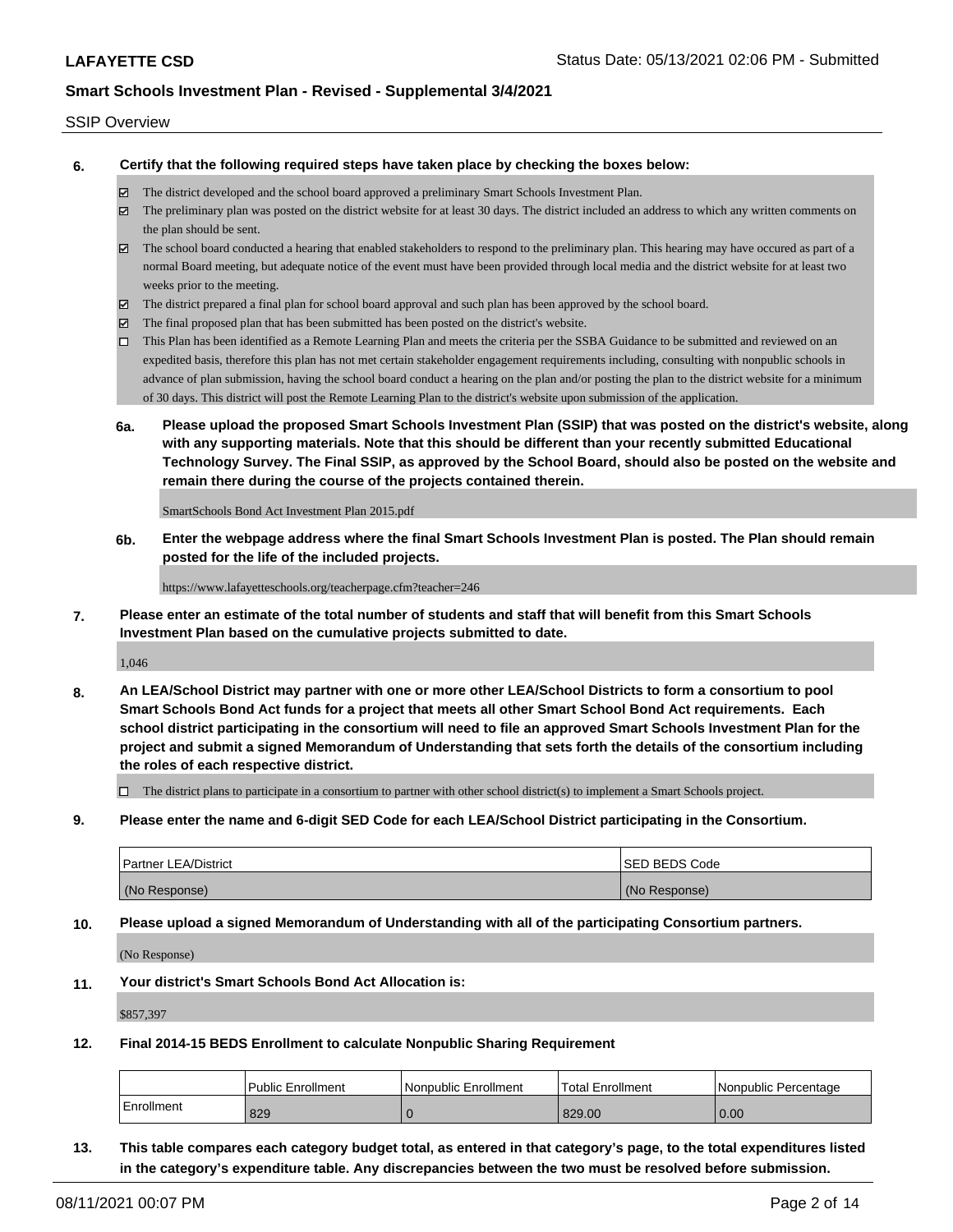# SSIP Overview

|                                                 | <b>Sub-Allocations</b> | <b>Expenditure Totals</b> | Difference |
|-------------------------------------------------|------------------------|---------------------------|------------|
| <b>School Connectivity</b>                      | 0.00                   | 0.00                      | 0.00       |
| <b>Connectivity Projects for</b><br>Communities | 0.00                   | 0.00                      | 0.00       |
| Classroom Technology                            | 199,875.00             | 199,875.00                | 0.00       |
| Pre-Kindergarten Classrooms                     | 0.00                   | 0.00                      | 0.00       |
| Replace Transportable<br>Classrooms             | 0.00                   | 0.00                      | 0.00       |
| <b>High-Tech Security Features</b>              | 0.00                   | 0.00                      | 0.00       |
| Nonpublic Loan                                  | 0.00                   | 0.00                      | 0.00       |
| Totals:                                         | 199,875                | 199,875                   | 0          |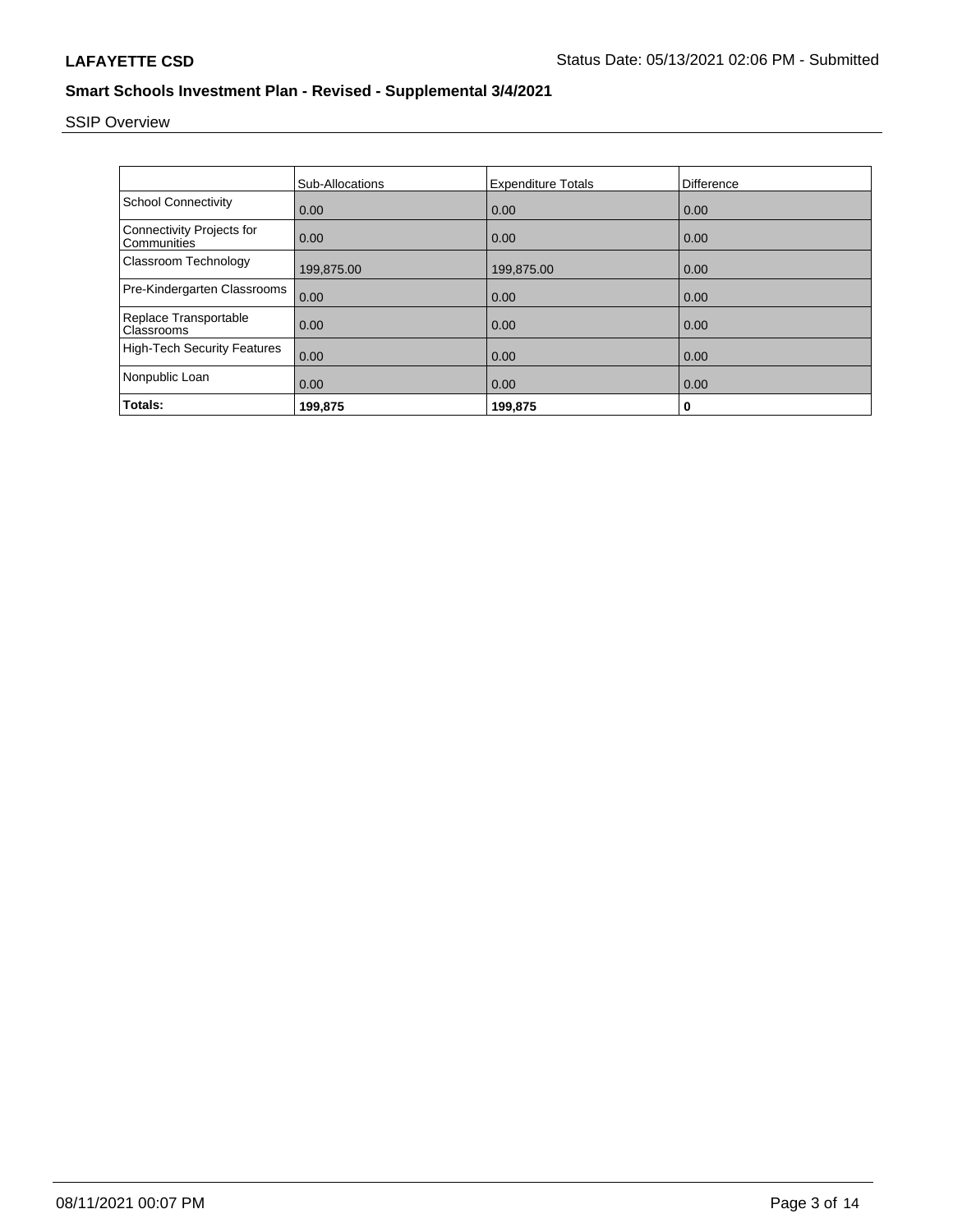School Connectivity

- **1. In order for students and faculty to receive the maximum benefit from the technology made available under the Smart Schools Bond Act, their school buildings must possess sufficient connectivity infrastructure to ensure that devices can be used during the school day. Smart Schools Investment Plans must demonstrate that:**
	- **• sufficient infrastructure that meets the Federal Communications Commission's 100 Mbps per 1,000 students standard currently exists in the buildings where new devices will be deployed, or**
	- **• is a planned use of a portion of Smart Schools Bond Act funds, or**
	- **• is under development through another funding source.**

**Smart Schools Bond Act funds used for technology infrastructure or classroom technology investments must increase the number of school buildings that meet or exceed the minimum speed standard of 100 Mbps per 1,000 students and staff within 12 months. This standard may be met on either a contracted 24/7 firm service or a "burstable" capability. If the standard is met under the burstable criteria, it must be:**

**1. Specifically codified in a service contract with a provider, and**

**2. Guaranteed to be available to all students and devices as needed, particularly during periods of high demand, such as computer-based testing (CBT) periods.**

**Please describe how your district already meets or is planning to meet this standard within 12 months of plan submission.**

(No Response)

**1a. If a district believes that it will be impossible to meet this standard within 12 months, it may apply for a waiver of this requirement, as described on the Smart Schools website. The waiver must be filed and approved by SED prior to submitting this survey.**

 $\Box$  By checking this box, you are certifying that the school district has an approved waiver of this requirement on file with the New York State Education Department.

**2. Connectivity Speed Calculator (Required). If the district currently meets the required speed, enter "Currently Met" in the last box: Expected Date When Required Speed Will be Met.**

|                  | l Number of     | Required Speed | Current Speed in | Expected Speed  | Expected Date                           |
|------------------|-----------------|----------------|------------------|-----------------|-----------------------------------------|
|                  | <b>Students</b> | In Mbps        | l Mbps           | to be Attained  | When Required                           |
|                  |                 |                |                  |                 | l Within 12 Months ISpeed Will be Met l |
| Calculated Speed | (No Response)   | 0.00           | (No Response)    | l (No Response) | l (No Response)                         |

**3. Describe how you intend to use Smart Schools Bond Act funds for high-speed broadband and/or wireless connectivity projects in school buildings.**

(No Response)

**4. Describe the linkage between the district's District Instructional Technology Plan and how the proposed projects will improve teaching and learning. (There should be a link between your response to this question and your responses to Question 1 in Section IV - NYSED Initiatives Alignment: "Explain how the district use of instructional technology will serve as a part of a comprehensive and sustained effort to support rigorous academic standards attainment and performance improvement for students."** 

**Your answer should also align with your answers to the questions in Section II - Strategic Technology Planning and the associated Action Steps in Section III - Action Plan.)**

(No Response)

**5. If the district wishes to have students and staff access the Internet from wireless devices within the school building, or in close proximity to it, it must first ensure that it has a robust Wi-Fi network in place that has sufficient bandwidth to meet user demand.**

**Please describe how you have quantified this demand and how you plan to meet this demand.**

(No Response)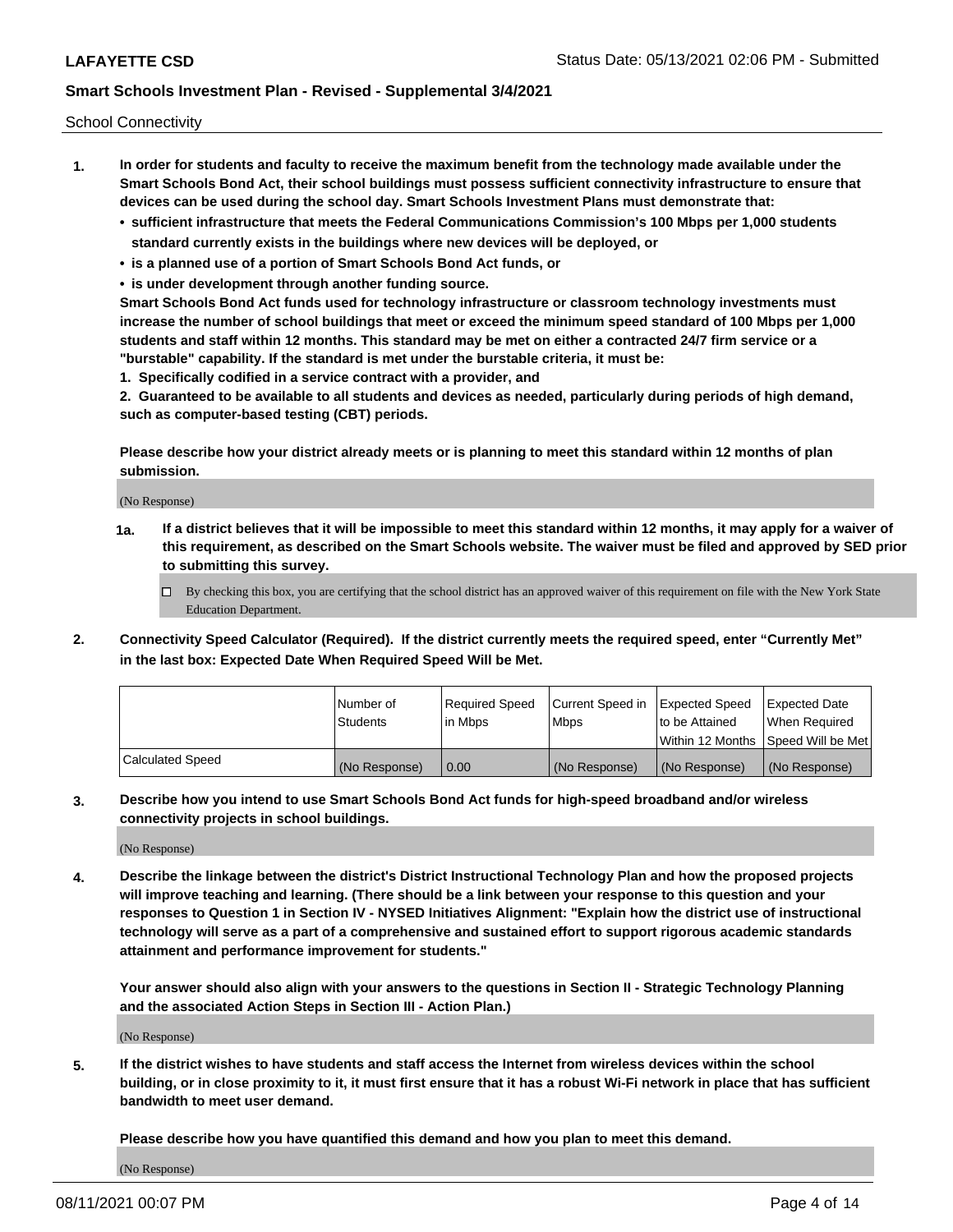School Connectivity

**6. Smart Schools plans with any expenditures in the School Connectivity category require a project number from the Office of Facilities Planning. Districts must submit an SSBA LOI and receive project numbers prior to submitting the SSIP. As indicated on the LOI, some projects may be eligible for a streamlined review and will not require a building permit.**

**Please indicate on a separate row each project number given to you by the Office of Facilities Planning.**

| Project Number |  |
|----------------|--|
| (No Response)  |  |

**7. Certain high-tech security and connectivity infrastructure projects may be eligible for an expedited review process as determined by the Office of Facilities Planning.**

### **Was your project deemed eligible for streamlined review?**

(No Response)

### **8. Include the name and license number of the architect or engineer of record.**

| Name          | License Number |
|---------------|----------------|
| (No Response) | (No Response)  |

### **9. Public Expenditures – Loanable (Counts toward the nonpublic loan calculation)**

| Select the allowable expenditure type.<br>Repeat to add another item under each type. | <b>PUBLIC</b> Items to be<br>l Purchased | Quantity           | Cost Per Item    | <b>Total Cost</b> |
|---------------------------------------------------------------------------------------|------------------------------------------|--------------------|------------------|-------------------|
| (No Response)                                                                         | (No Response)                            | l (No<br>Response) | (No<br>Response) | $\overline{0.00}$ |
|                                                                                       |                                          | O                  | 0.00             |                   |

### **10. Public Expenditures – Non-Loanable (Does not count toward nonpublic loan calculation)**

| Select the allowable expenditure<br>type.<br>Repeat to add another item under<br>each type. | <b>PUBLIC</b> Items to be purchased | Quantity      | Cost per Item | <b>Total Cost</b> |
|---------------------------------------------------------------------------------------------|-------------------------------------|---------------|---------------|-------------------|
| (No Response)                                                                               | (No Response)                       | (No Response) | (No Response) | 0.00              |
|                                                                                             |                                     |               | 0.00          |                   |

#### **11. Final 2014-15 BEDS Enrollment to calculate Nonpublic Sharing Requirement (no changes allowed.)**

|            | l Public Enrollment | Nonpublic Enrollment | Total Enrollment | l Nonpublic Percentage |
|------------|---------------------|----------------------|------------------|------------------------|
| Enrollment | 829                 |                      | 829.00           | 0.00                   |

### **12. Total Public Budget - Loanable (Counts toward the nonpublic loan calculation)**

|                                                      | Public Allocations | <b>Estimated Nonpublic Loan</b><br>Amount | Estimated Total Sub-Allocations |
|------------------------------------------------------|--------------------|-------------------------------------------|---------------------------------|
| Network/Access Costs                                 | (No Response)      | 0.00                                      | 0.00                            |
| School Internal Connections and<br><b>Components</b> | (No Response)      | 0.00                                      | 0.00                            |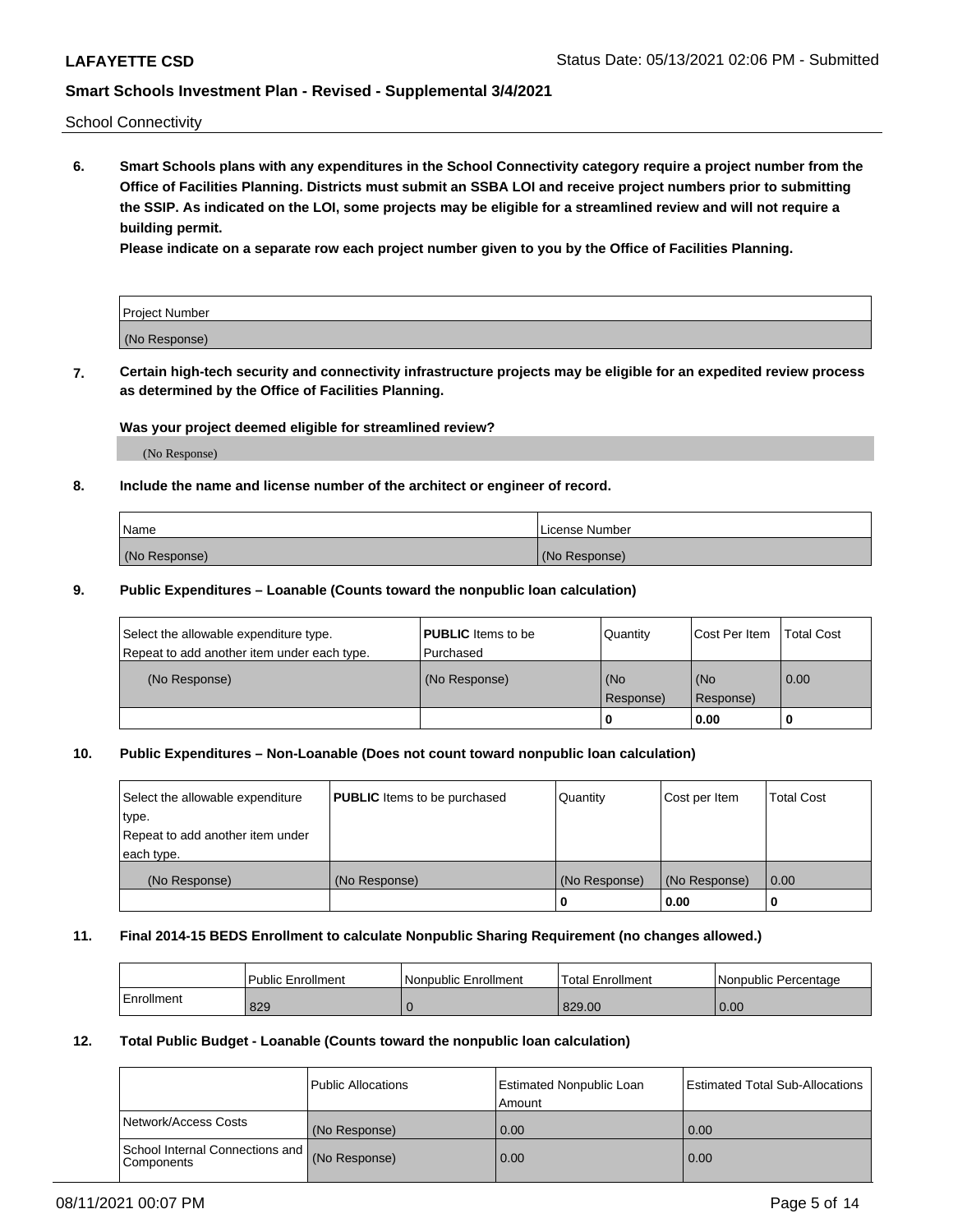School Connectivity

|         | Public Allocations | <b>Estimated Nonpublic Loan</b><br>l Amount | <b>Estimated Total Sub-Allocations</b> |
|---------|--------------------|---------------------------------------------|----------------------------------------|
| l Other | (No Response)      | 0.00                                        | 0.00                                   |
| Totals: | 0.00               | 0                                           |                                        |

## **13. Total Public Budget – Non-Loanable (Does not count toward the nonpublic loan calculation)**

| Sub-<br>Allocation |
|--------------------|
| (No Response)      |
| (No Response)      |
| (No Response)      |
| (No Response)      |
| (No Response)      |
| (No Response)      |
| (No Response)      |
| 0.00               |
|                    |

## **14. School Connectivity Totals**

|                          | Total Sub-Allocations |
|--------------------------|-----------------------|
| Total Loanable Items     | 0.00                  |
| Total Non-Ioanable Items | 0.00                  |
| Totals:                  |                       |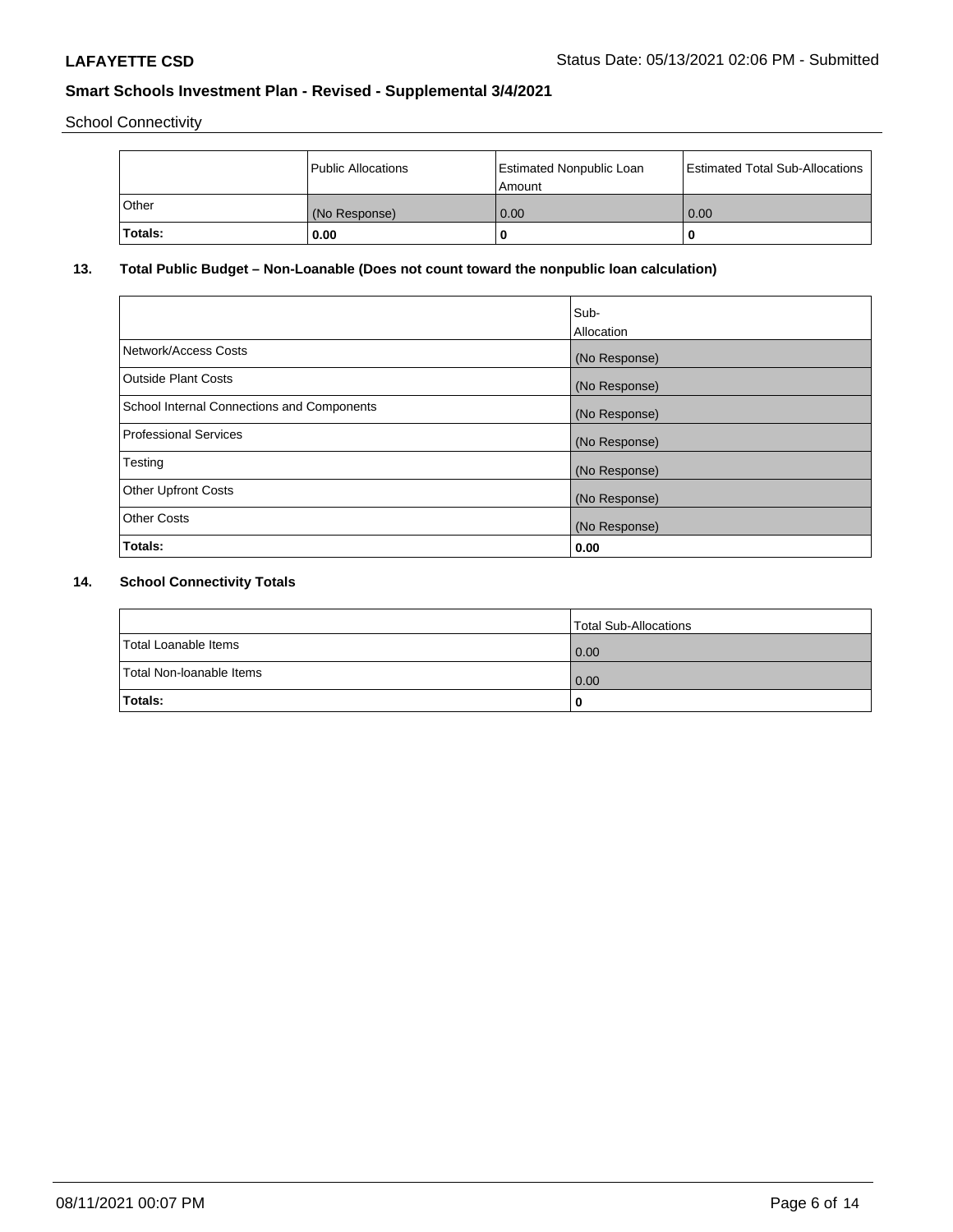Community Connectivity (Broadband and Wireless)

**1. Describe how you intend to use Smart Schools Bond Act funds for high-speed broadband and/or wireless connectivity projects in the community.**

(No Response)

**2. Please describe how the proposed project(s) will promote student achievement and increase student and/or staff access to the Internet in a manner that enhances student learning and/or instruction outside of the school day and/or school building.**

(No Response)

**3. Community connectivity projects must comply with all the necessary local building codes and regulations (building and related permits are not required prior to plan submission).**

 $\Box$  I certify that we will comply with all the necessary local building codes and regulations.

**4. Please describe the physical location of the proposed investment.**

(No Response)

**5. Please provide the initial list of partners participating in the Community Connectivity Broadband Project, along with their Federal Tax Identification (Employer Identification) number.**

| <b>Project Partners</b> | l Federal ID # |
|-------------------------|----------------|
| (No Response)           | (No Response)  |

**6. Please detail the type, quantity, per unit cost and total cost of the eligible items under each sub-category.**

| Select the allowable expenditure | Item to be purchased | Quantity      | Cost per Item | <b>Total Cost</b> |
|----------------------------------|----------------------|---------------|---------------|-------------------|
| type.                            |                      |               |               |                   |
| Repeat to add another item under |                      |               |               |                   |
| each type.                       |                      |               |               |                   |
| (No Response)                    | (No Response)        | (No Response) | (No Response) | 0.00              |
|                                  |                      | o             | 0.00          |                   |

**7. If you are submitting an allocation for Community Connectivity, complete this table.**

**Note that the calculated Total at the bottom of the table must equal the Total allocation for this category that you entered in the SSIP Overview overall budget.**

|                                    | Sub-Allocation |
|------------------------------------|----------------|
| Network/Access Costs               | (No Response)  |
| Outside Plant Costs                | (No Response)  |
| <b>Tower Costs</b>                 | (No Response)  |
| <b>Customer Premises Equipment</b> | (No Response)  |
| <b>Professional Services</b>       | (No Response)  |
| Testing                            | (No Response)  |
| <b>Other Upfront Costs</b>         | (No Response)  |
| <b>Other Costs</b>                 | (No Response)  |
| Totals:                            | 0.00           |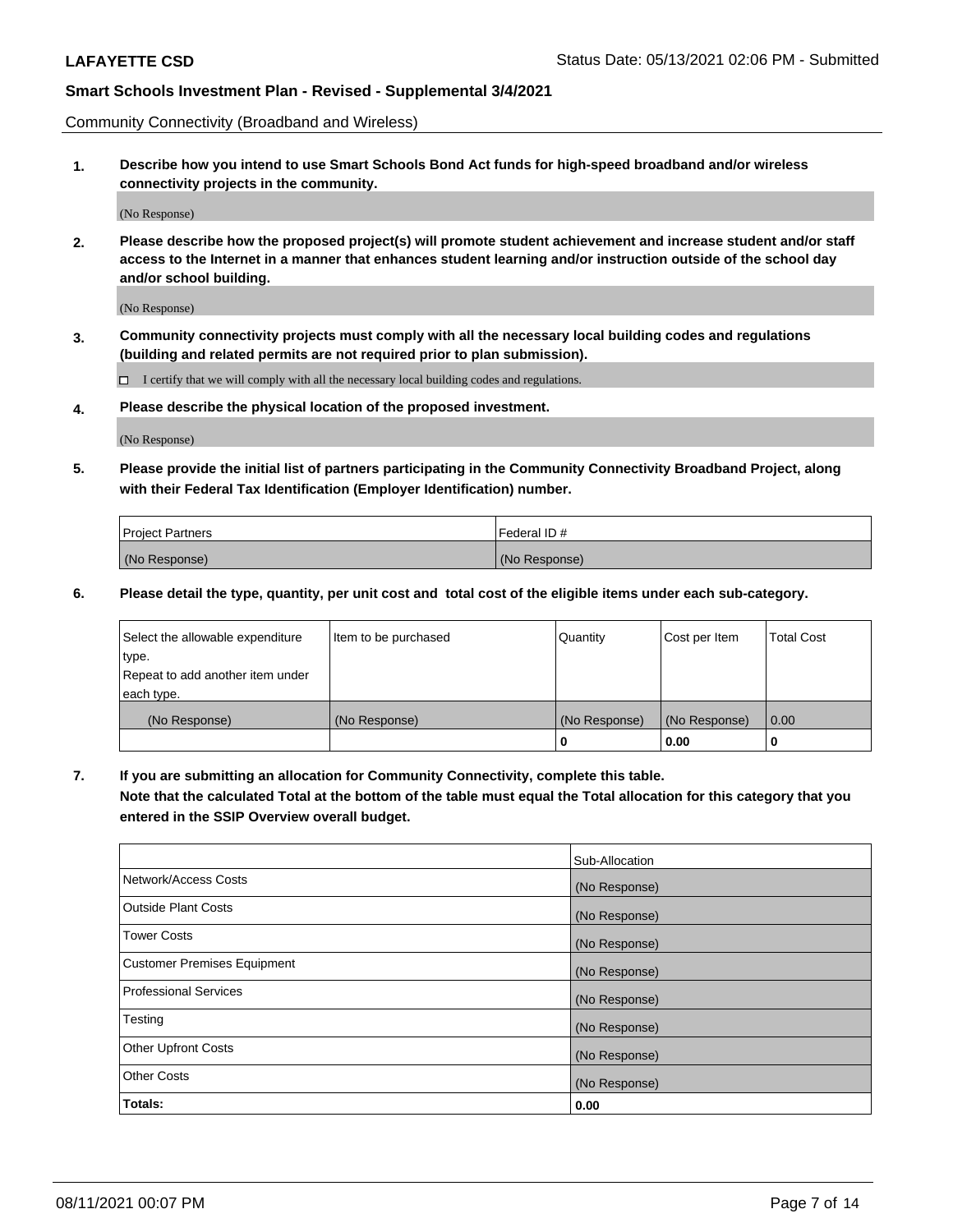### Classroom Learning Technology

**1. In order for students and faculty to receive the maximum benefit from the technology made available under the Smart Schools Bond Act, their school buildings must possess sufficient connectivity infrastructure to ensure that devices can be used during the school day. Smart Schools Investment Plans must demonstrate that sufficient infrastructure that meets the Federal Communications Commission's 100 Mbps per 1,000 students standard currently exists in the buildings where new devices will be deployed, or is a planned use of a portion of Smart Schools Bond Act funds, or is under development through another funding source. Smart Schools Bond Act funds used for technology infrastructure or classroom technology investments must increase the number of school buildings that meet or exceed the minimum speed standard of 100 Mbps per 1,000 students and staff within 12 months. This standard may be met on either a contracted 24/7 firm service or a "burstable" capability. If the standard is met under the burstable criteria, it must be: 1. Specifically codified in a service contract with a provider, and**

**2. Guaranteed to be available to all students and devices as needed, particularly during periods of high demand,**

**such as computer-based testing (CBT) periods.**

**Please describe how your district already meets or is planning to meet this standard within 12 months of plan submission.**

The Smart Schools Bond Act funds will help the LaFayette Central School District to meet and exceed the Federal Communications Commission minimum speed standard of 100 Mbps per 1,000 students by increasing our internet connectivity through increased wireless access points. Our internet is already at 100 Mbps through our purchased BOCES technology services. The wireless will help to support that environment.

- **1a. If a district believes that it will be impossible to meet this standard within 12 months, it may apply for a waiver of this requirement, as described on the Smart Schools website. The waiver must be filed and approved by SED prior to submitting this survey.**
	- By checking this box, you are certifying that the school district has an approved waiver of this requirement on file with the New York State Education Department.
- **2. Connectivity Speed Calculator (Required). If the district currently meets the required speed, enter "Currently Met" in the last box: Expected Date When Required Speed Will be Met.**

|                  | l Number of     | Required Speed | Current Speed in | Expected Speed     | <b>Expected Date</b> |
|------------------|-----------------|----------------|------------------|--------------------|----------------------|
|                  | <b>Students</b> | lin Mbps       | <b>Mbps</b>      | to be Attained     | When Reauired        |
|                  |                 |                |                  | l Within 12 Months | Speed Will be Met    |
| Calculated Speed | 819             | 81.90          | 125              | (No Response)      | currently met        |

**3. If the district wishes to have students and staff access the Internet from wireless devices within the school building, or in close proximity to it, it must first ensure that it has a robust Wi-Fi network in place that has sufficient bandwidth to meet user demand.**

**Please describe how you have quantified this demand and how you plan to meet this demand.**

Our district has quantified its Wi-Fi network through BOCES and has replaced fiber network cabling in a recent capital project. The network will support the demand of increased Wi-Fi access.

**4. All New York State public school districts are required to complete and submit an Instructional Technology Plan survey to the New York State Education Department in compliance with Section 753 of the Education Law and per Part 100.12 of the Commissioner's Regulations.**

**Districts that include educational technology purchases as part of their Smart Schools Investment Plan must have a submitted and approved Instructional Technology Plan survey on file with the New York State Education Department.**

By checking this box, you are certifying that the school district has an approved Instructional Technology Plan survey on file with the New York State Education Department.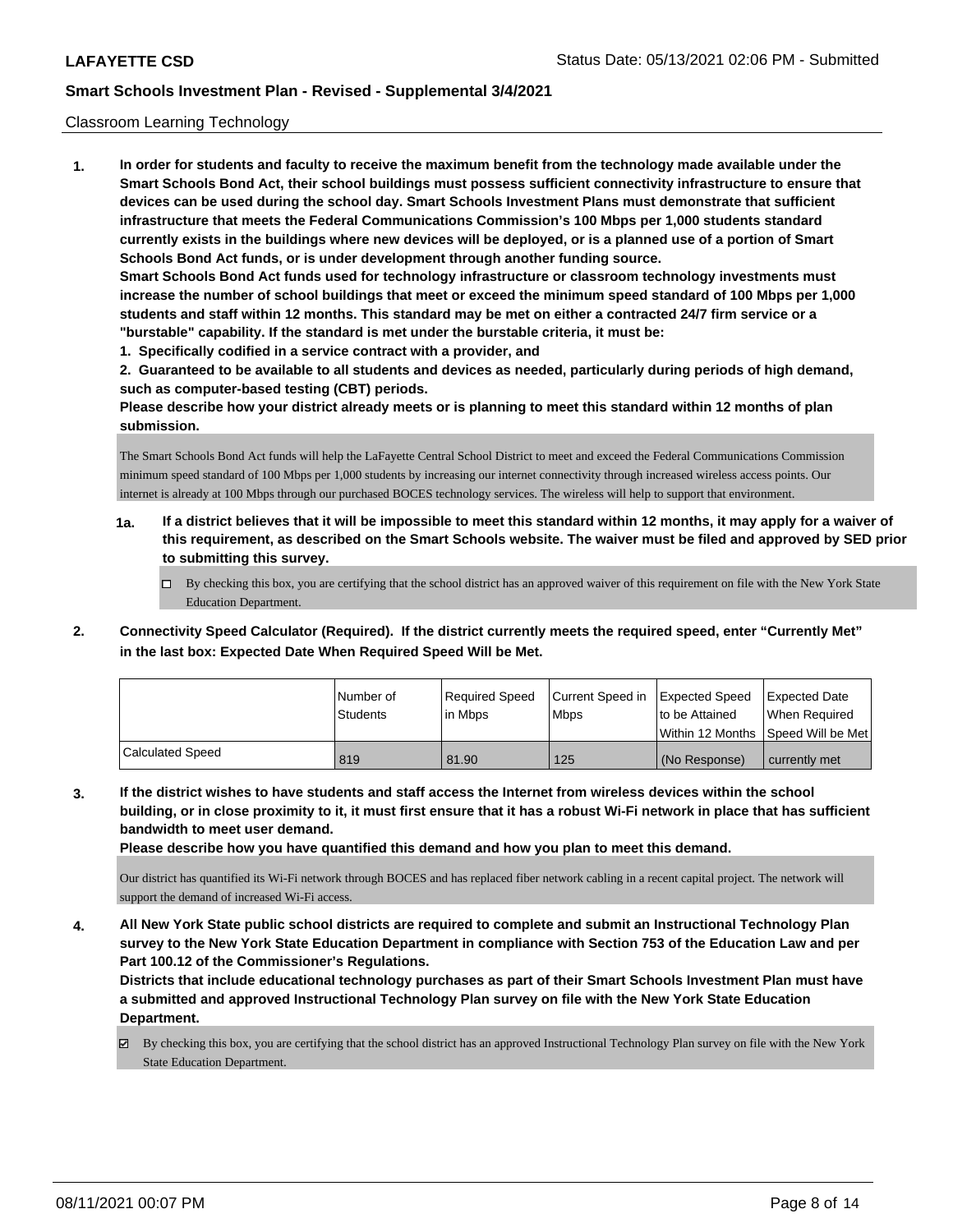### Classroom Learning Technology

**5. Describe the devices you intend to purchase and their compatibility with existing or planned platforms or systems. Specifically address the adequacy of each facility's electrical, HVAC and other infrastructure necessary to install and support the operation of the planned technology.**

The LaFayette Central School District is planning to purchase a combination of chromebooks and laptops to achieve its District Technology Plan goal on one-to-one computing for its staff and students. We currently have some of these devices in our building and they are and will continue to be compatible with our platforms and systems. All technology will be reviewed by our network administrator prior to purchse. The district will contract with an electrician if there is a need for an electrical supply. There is a budget for charging carts to redeuce the need for electrical outlets.

### **6. Describe how the proposed technology purchases will:**

- **> enhance differentiated instruction;**
- **> expand student learning inside and outside the classroom;**
- **> benefit students with disabilities and English language learners; and**
- **> contribute to the reduction of other learning gaps that have been identified within the district.**

**The expectation is that districts will place a priority on addressing the needs of students who struggle to succeed in a rigorous curriculum. Responses in this section should specifically address this concern and align with the district's Instructional Technology Plan (in particular Question 2 of E. Curriculum and Instruction: "Does the district's instructional technology plan address the needs of students with disabilities to ensure equitable access to instruction, materials and assessments?" and Question 3 of the same section: "Does the district's instructional technology plan address the provision of assistive technology specifically for students with disabilities to ensure access to and participation in the general curriculum?")**

**In addition, describe how the district ensures equitable access to instruction, materials and assessments and participation in the general curriculum for both SWD and English Language Learners/Multilingual Learners (ELL/MLL) students.**

**Please note: If this plan has been identified as a Remote Learning Plan to be submitted and reviewed on an expedited basis, the district should explain how this plan will facilitate remote and hybrid learning, in lieu of responding to the question above.**

The focus of the Classroom Technology category is on the acquisition of learning technology for students. The District Technology Committee has a goal of purchasing a device for each student to use for their educational learning needs. Every student has unique learning capabilities and it is the District's plan to differentiate instruction through the use of technology as well as as well as through instructional practices in the classroom. The District currently utilizes iPads for Special Need and English Language Learner students for extra support with the reading and math through instructional apps. Students will have access in resource for small group or individual instruction. The district also currently utilizes vocabulary.com where students can improve their ELA score as well as READ 180 for reading interventions for students with special needs and ELL. These are both online based programs and can be used with these devices. By allowing all students the same access to computer technology it will also help to alleviate some of the learning gaps for students who may be economically disadvantaged.

**7. Where appropriate, describe how the proposed technology purchases will enhance ongoing communication with parents and other stakeholders and help the district facilitate technology-based regional partnerships, including distance learning and other efforts.**

Through this effort the teachers will also be provided with wireless devices. This will help them communicate with parents more efficiently through email and our parent grade portal.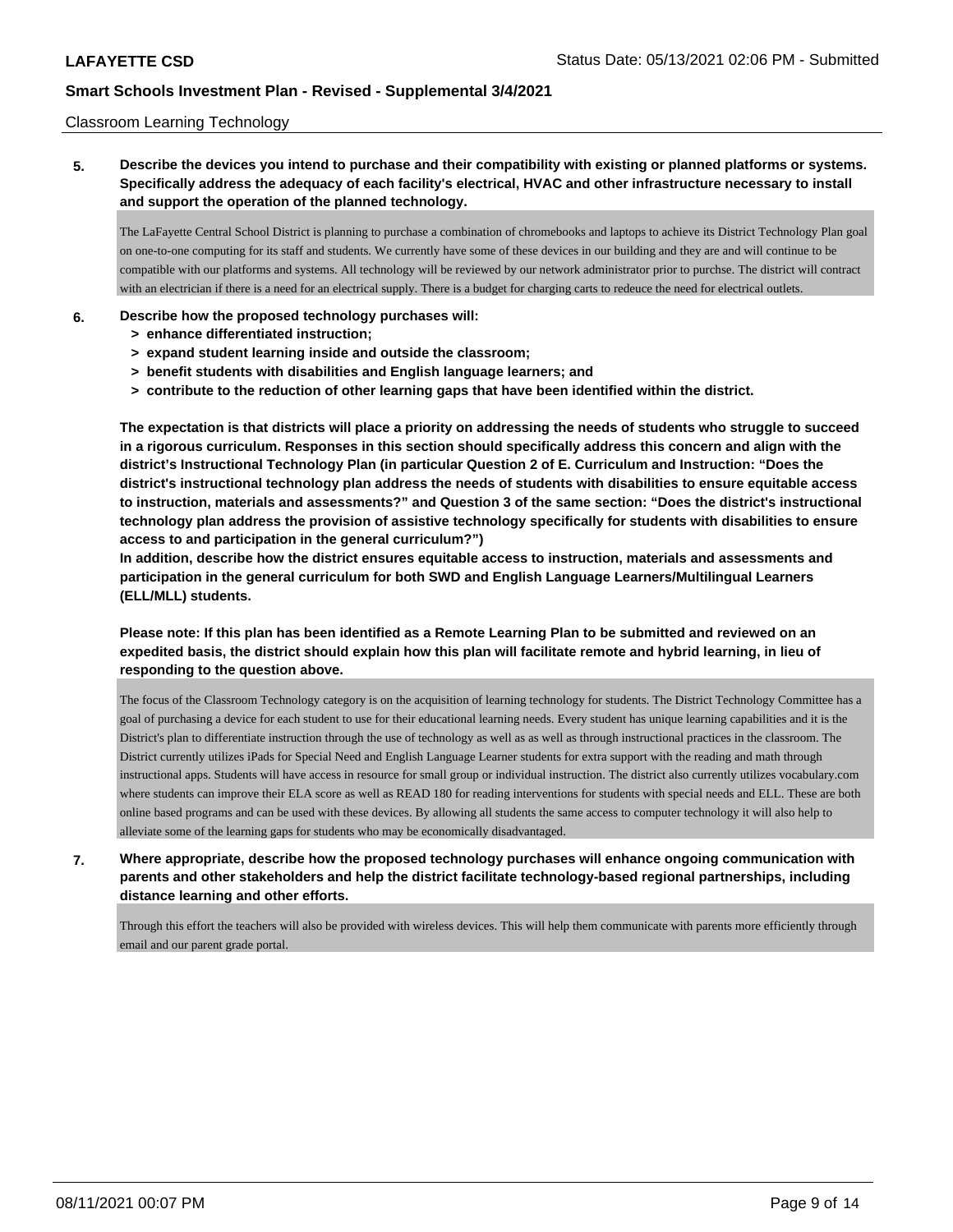#### Classroom Learning Technology

**8. Describe the district's plan to provide professional development to ensure that administrators, teachers and staff can employ the technology purchased to enhance instruction successfully.**

**Note: This response should be aligned and expanded upon in accordance with your district's response to Question 1 of F. Professional Development of your Instructional Technology Plan: "Please provide a summary of professional development offered to teachers and staff, for the time period covered by this plan, to support technology to enhance teaching and learning. Please include topics, audience and method of delivery within your summary."**

**Please note: If this plan has been identified as a Remote Learning Plan to be submitted and reviewed on an expedited basis, the district should provide a statement confirming that the district has provided or will provide professional development on these devices to its staff, in lieu of responding to the question above.**

In an effort to support these goals, the District Planning Committee (Professional Development Planning Team) meets several times throughout the school year to assess teachers' learning needs. Technology training has been incorporated into staff development half-days and full days. We will continue to offer professional development opportunities for the support of one-to-one computing and implementation of new technology and instructional practices. The District currently contracts with BOCES to provide instructional technology support and professional development. We have had google apps training and will continue this as we reach our goal of google school at our Jr. Sr. High School as well as further professional development for apple apps. We are also becoming increasingly aware of online security and how to protect data, students and staff from technology risk and will provide professional development on this though our contract with BOCES.

- **9. Districts must contact one of the SUNY/CUNY teacher preparation programs listed on the document on the left side of the page that supplies the largest number of the district's new teachers to request advice on innovative uses and best practices at the intersection of pedagogy and educational technology.**
	- By checking this box, you certify that you have contacted the SUNY/CUNY teacher preparation program that supplies the largest number of your new teachers to request advice on these issues.
	- **9a. Please enter the name of the SUNY or CUNY Institution that you contacted.**

SUNY Cortland

**9b. Enter the primary Institution phone number.**

607-753-2011

**9c. Enter the name of the contact person with whom you consulted and/or will be collaborating with on innovative uses of technology and best practices.**

Mary Reagan

**10. To ensure the sustainability of technology purchases made with Smart Schools funds, districts must demonstrate a long-term plan to maintain and replace technology purchases supported by Smart Schools Bond Act funds. This sustainability plan shall demonstrate a district's capacity to support recurring costs of use that are ineligible for Smart Schools Bond Act funding such as device maintenance, technical support, Internet and wireless fees, maintenance of hotspots, staff professional development, building maintenance and the replacement of incidental items. Further, such a sustainability plan shall include a long-term plan for the replacement of purchased devices and equipment at the end of their useful life with other funding sources.**

 $\boxtimes$  By checking this box, you certify that the district has a sustainability plan as described above.

**11. Districts must ensure that devices purchased with Smart Schools Bond funds will be distributed, prepared for use, maintained and supported appropriately. Districts must maintain detailed device inventories in accordance with generally accepted accounting principles.**

 $\boxtimes$  By checking this box, you certify that the district has a distribution and inventory management plan and system in place.

**12. Please detail the type, quantity, per unit cost and total cost of the eligible items under each sub-category.**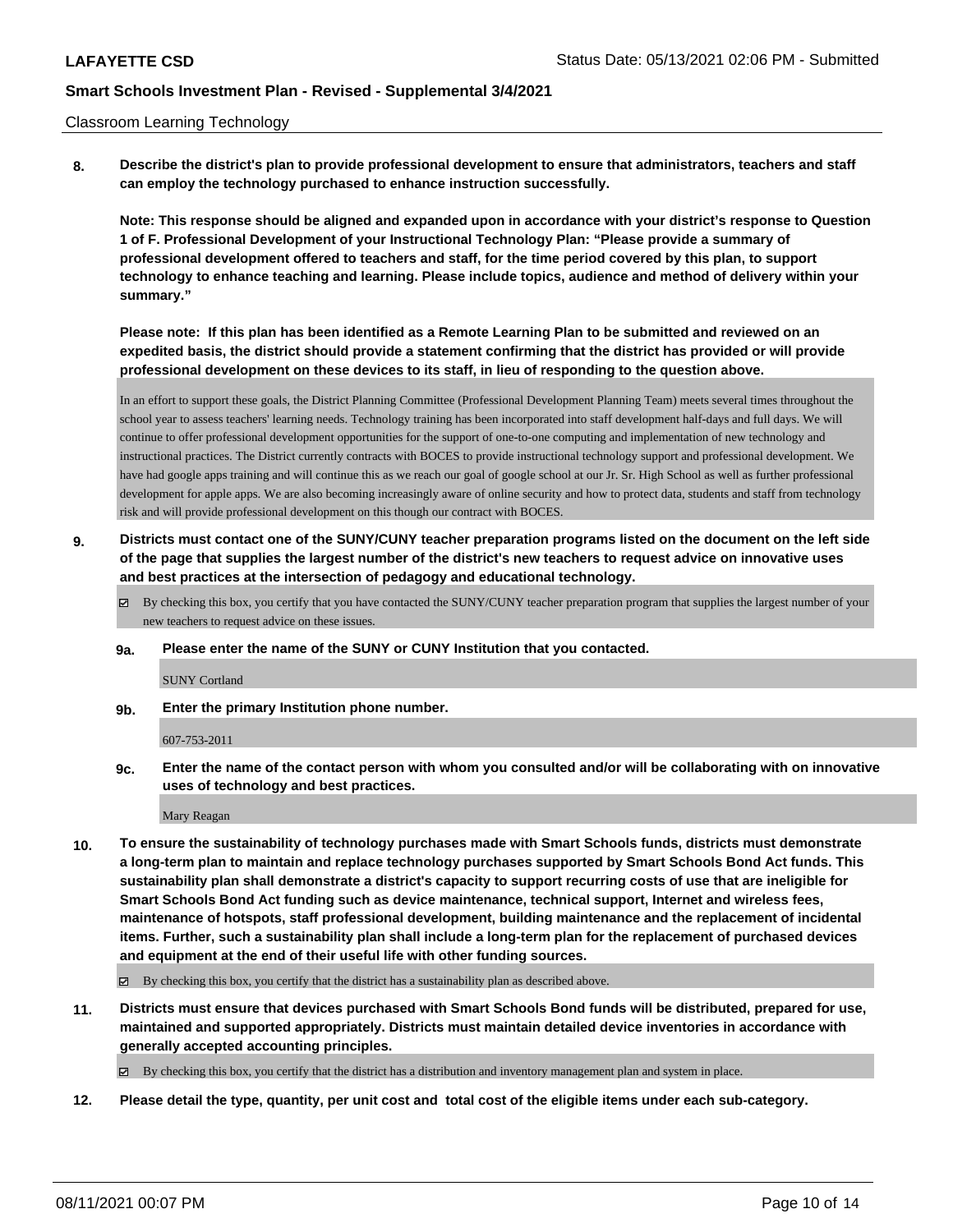Classroom Learning Technology

| Select the allowable expenditure | Item to be Purchased | Quantity | Cost per Item | <b>Total Cost</b> |
|----------------------------------|----------------------|----------|---------------|-------------------|
| type.                            |                      |          |               |                   |
| Repeat to add another item under |                      |          |               |                   |
| each type.                       |                      |          |               |                   |
| <b>Laptop Computers</b>          | Chromebooks          | 50       | 210.00        | 10,500.00         |
| <b>Laptop Computers</b>          | Laptops              | 15       | 500.00        | 7.500.00          |
| <b>Laptop Computers</b>          | Chromebooks          | 500      | 220.00        | 110,000.00        |
| <b>Tablet Computers</b>          | iPads                | 40       | 550.00        | 22,000.00         |
| <b>Laptop Computers</b>          | Laptops              | 75       | 620.00        | 46,500.00         |
| <b>Other Costs</b>               | Charging carts       | 15       | 225.00        | 3,375.00          |
|                                  |                      | 695      | 2,325.00      | 199,875           |

## **13. Final 2014-15 BEDS Enrollment to calculate Nonpublic Sharing Requirement (no changes allowed.)**

|            | l Public Enrollment | Nonpublic Enrollment | <b>Total Enrollment</b> | l Nonpublic<br>l Percentage |
|------------|---------------------|----------------------|-------------------------|-----------------------------|
| Enrollment | 829                 |                      | 829.00                  | 0.00                        |

### **14. If you are submitting an allocation for Classroom Learning Technology complete this table.**

|                          | Public School Sub-Allocation | <b>Estimated Nonpublic Loan</b><br>Amount<br>(Based on Percentage Above) | <b>Estimated Total Public and</b><br>Nonpublic Sub-Allocation |
|--------------------------|------------------------------|--------------------------------------------------------------------------|---------------------------------------------------------------|
| Interactive Whiteboards  | (No Response)                | 0.00                                                                     | 0.00                                                          |
| <b>Computer Servers</b>  | (No Response)                | 0.00                                                                     | 0.00                                                          |
| <b>Desktop Computers</b> | (No Response)                | 0.00                                                                     | 0.00                                                          |
| <b>Laptop Computers</b>  | 174,500.00                   | 0.00                                                                     | 174,500.00                                                    |
| <b>Tablet Computers</b>  | 22,000.00                    | 0.00                                                                     | 22,000.00                                                     |
| <b>Other Costs</b>       | 3,375.00                     | 0.00                                                                     | 3,375.00                                                      |
| Totals:                  | 199,875.00                   | 0                                                                        | 199,875                                                       |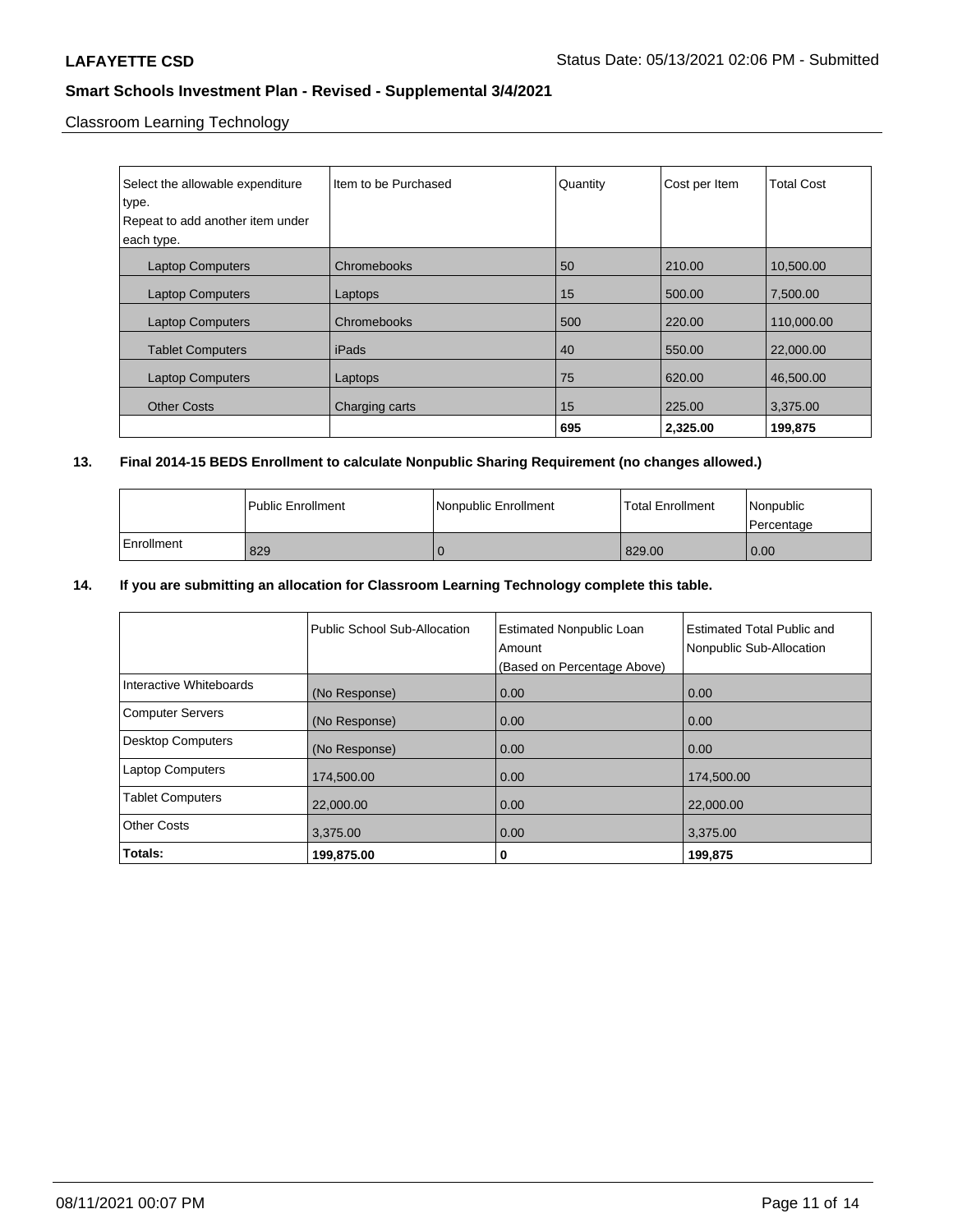#### Pre-Kindergarten Classrooms

**1. Provide information regarding how and where the district is currently serving pre-kindergarten students and justify the need for additional space with enrollment projections over 3 years.**

(No Response)

- **2. Describe the district's plan to construct, enhance or modernize education facilities to accommodate prekindergarten programs. Such plans must include:**
	- **Specific descriptions of what the district intends to do to each space;**
	- **An affirmation that new pre-kindergarten classrooms will contain a minimum of 900 square feet per classroom;**
	- **The number of classrooms involved;**
	- **The approximate construction costs per classroom; and**
	- **Confirmation that the space is district-owned or has a long-term lease that exceeds the probable useful life of the improvements.**

(No Response)

**3. Smart Schools Bond Act funds may only be used for capital construction costs. Describe the type and amount of additional funds that will be required to support ineligible ongoing costs (e.g. instruction, supplies) associated with any additional pre-kindergarten classrooms that the district plans to add.**

(No Response)

**4. All plans and specifications for the erection, repair, enlargement or remodeling of school buildings in any public school district in the State must be reviewed and approved by the Commissioner. Districts that plan capital projects using their Smart Schools Bond Act funds will undergo a Preliminary Review Process by the Office of Facilities Planning.**

**Please indicate on a separate row each project number given to you by the Office of Facilities Planning.**

| Project Number |  |
|----------------|--|
| (No Response)  |  |
|                |  |

**5. Please detail the type, quantity, per unit cost and total cost of the eligible items under each sub-category.**

| Select the allowable expenditure | Item to be purchased | Quantity      | Cost per Item | <b>Total Cost</b> |
|----------------------------------|----------------------|---------------|---------------|-------------------|
| type.                            |                      |               |               |                   |
| Repeat to add another item under |                      |               |               |                   |
| each type.                       |                      |               |               |                   |
| (No Response)                    | (No Response)        | (No Response) | (No Response) | 0.00              |
|                                  |                      | U             | 0.00          |                   |

**6. If you have made an allocation for Pre-Kindergarten Classrooms, complete this table. Note that the calculated Total at the bottom of the table must equal the Total allocation for this category that you entered in the SSIP Overview overall budget.**

|                                          | Sub-Allocation |
|------------------------------------------|----------------|
| Construct Pre-K Classrooms               | (No Response)  |
| Enhance/Modernize Educational Facilities | (No Response)  |
| <b>Other Costs</b>                       | (No Response)  |
| Totals:                                  | 0.00           |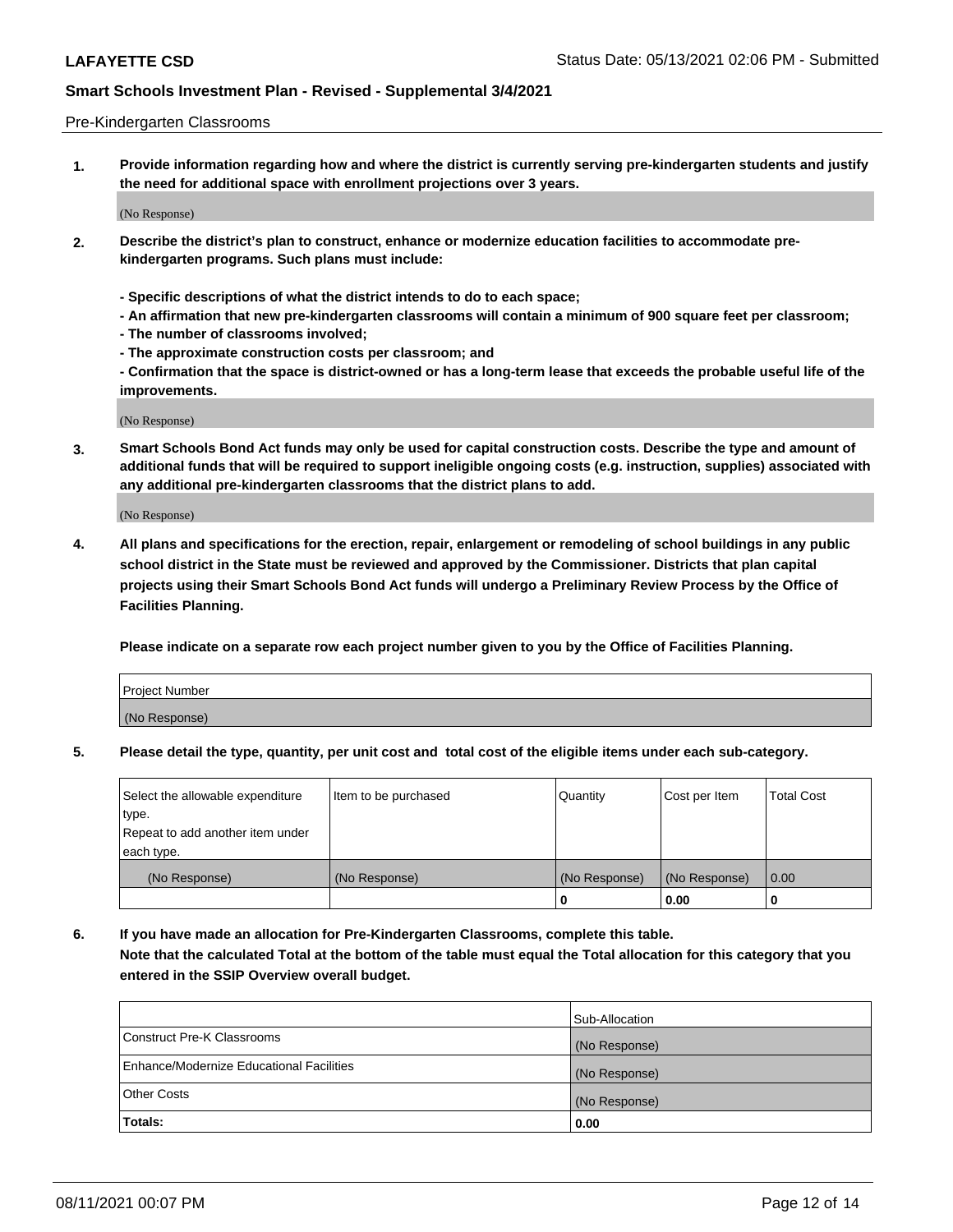Replace Transportable Classrooms

**1. Describe the district's plan to construct, enhance or modernize education facilities to provide high-quality instructional space by replacing transportable classrooms.**

(No Response)

**2. All plans and specifications for the erection, repair, enlargement or remodeling of school buildings in any public school district in the State must be reviewed and approved by the Commissioner. Districts that plan capital projects using their Smart Schools Bond Act funds will undergo a Preliminary Review Process by the Office of Facilities Planning.**

**Please indicate on a separate row each project number given to you by the Office of Facilities Planning.**

| Project Number |  |
|----------------|--|
|                |  |
|                |  |
|                |  |
| (No Response)  |  |
|                |  |
|                |  |

**3. For large projects that seek to blend Smart Schools Bond Act dollars with other funds, please note that Smart Schools Bond Act funds can be allocated on a pro rata basis depending on the number of new classrooms built that directly replace transportable classroom units.**

**If a district seeks to blend Smart Schools Bond Act dollars with other funds describe below what other funds are being used and what portion of the money will be Smart Schools Bond Act funds.**

(No Response)

**4. Please detail the type, quantity, per unit cost and total cost of the eligible items under each sub-category.**

| Select the allowable expenditure | Item to be purchased | Quantity      | Cost per Item | Total Cost |
|----------------------------------|----------------------|---------------|---------------|------------|
| ∣type.                           |                      |               |               |            |
| Repeat to add another item under |                      |               |               |            |
| each type.                       |                      |               |               |            |
| (No Response)                    | (No Response)        | (No Response) | (No Response) | 0.00       |
|                                  |                      | u             | 0.00          |            |

**5. If you have made an allocation for Replace Transportable Classrooms, complete this table. Note that the calculated Total at the bottom of the table must equal the Total allocation for this category that you entered in the SSIP Overview overall budget.**

|                                                | Sub-Allocation |
|------------------------------------------------|----------------|
| Construct New Instructional Space              | (No Response)  |
| Enhance/Modernize Existing Instructional Space | (No Response)  |
| Other Costs                                    | (No Response)  |
| Totals:                                        | 0.00           |